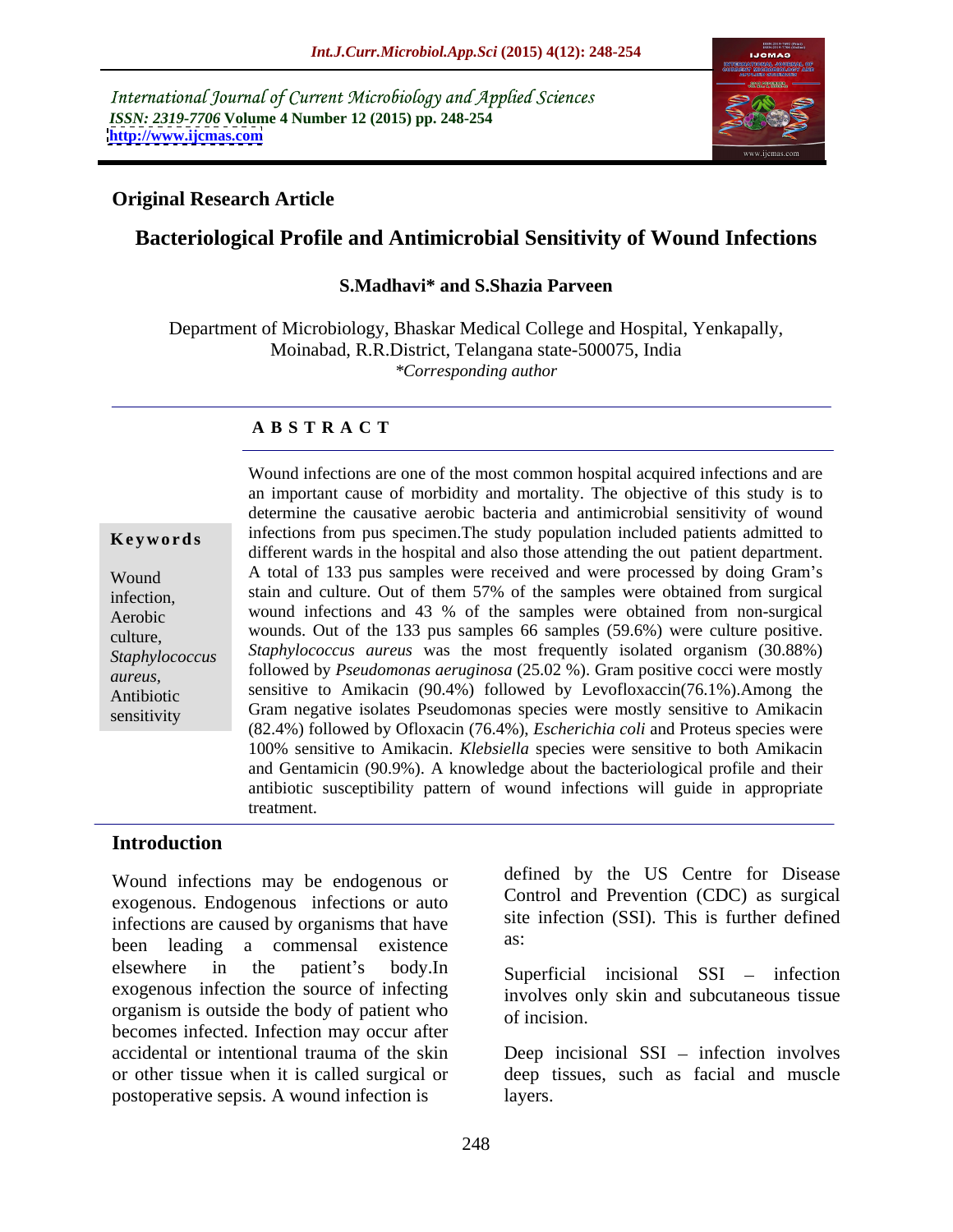Organ/space SSI - infection involves any part of the anatomy in organs and spaces<br>other than the incision, which was opened or

Although this definition of wound infection is restricted to those arising from a surgical incision, a broader and more general definition would be infection of a wound caused by physical injury of the skin as a result of penetrating trauma from plants, Relevant clinical history of the patient was animals, guns, knives or other objects. taken from patients in the wards with wound Wounds break the continuity of the skin and infection from different departments of the allow organisms to gain access to tissues and cause infection. Wound infections are Obstetrics, Orthopaedics, ENT, Medicine, one of the most common hospital acquired Dermatology and also patients attending the infections and are an important cause of out patient departments. History regarding morbidity and account for 70-80% mortality. the type of surgery,or any other injury or Gottrup et al (2005) and Wilson et al (2004). Infections arising in surgical wounds are one duration and other associated symptoms like of the most common hospital acquired pain, presence of discharge, redness and infections and are an important cause of swelling. For patients with wounds with morbidity and mortality. Various studies in copious discharge, the area around the India have shown that overall postoperative wound was cleaned with 70% ethyl alcohol infection rate, following clean surgeries and the exudates were collected from the ranged from 3.03% to 4.04%, while in those depth of the wound using sterile syringe, if following clean contaminated surgeries adequate amount of exudate was not

For any given type of operation, the Razavi et al (2005). A knowledge about the immediately after transported to the sensitivity pattern helps in managing the at  $37^0C$ . wound infections better and reduces the hospital stay as well as cost to the patient. A smear was made on a clean glass slide The objective of the present study is to using one of the swabs and stained by determine the causative aerobic bacteria and Gram's staining. Gram stained smears were antimicrobial sensitivity of wound infections

The study was conducted at Bhaskar morphology (e.g., coccus, rod, yeast), other

other than the incision, which was opened or study population included patients admitted manipulated during the operation. to different wards in the hospital and also General Hospital over a period of one year from October 2014 to October 2015.The those attending the out patient department with the mean ages from one month to 80 years.

## **Collection of Material**

ranged from 10.06 to 22.47%. present, sample was collected by two development of a wound infection for Gram stain and culture, a third swab was approximately doubles the cost of collected and was put in nutrient broth at the hospitalization. Nandi et al (1999) and bed side. All the specimens were processed bacteriological profile and antibiotic laboratory.The nutrient broth was incubated hospital like surgery, Gynaecology and burn or any oozing skin lesion and its depth of the wound using sterile syringe, if sterile cotton swabs by gently swabbing the surface of the wound.The swabs were used immediately after transported to the at  $37^0$ C.

from pus specimen. Presence of pus cells and microorganisms **Materials and Methods Example 20** and **Materials and Methods Example 20** and **Methods Example 20** and **Methods Example 20** and **Methods Example 20** and **Methods Example 20** and **Methods Example 20** and **Meth** Gram's staining. Gram stained smears were analyzed under oil immersion magnification. was determined. For each morphologically distinct microorganism seen, the Gram reaction (Gram-positive or Gram-negative),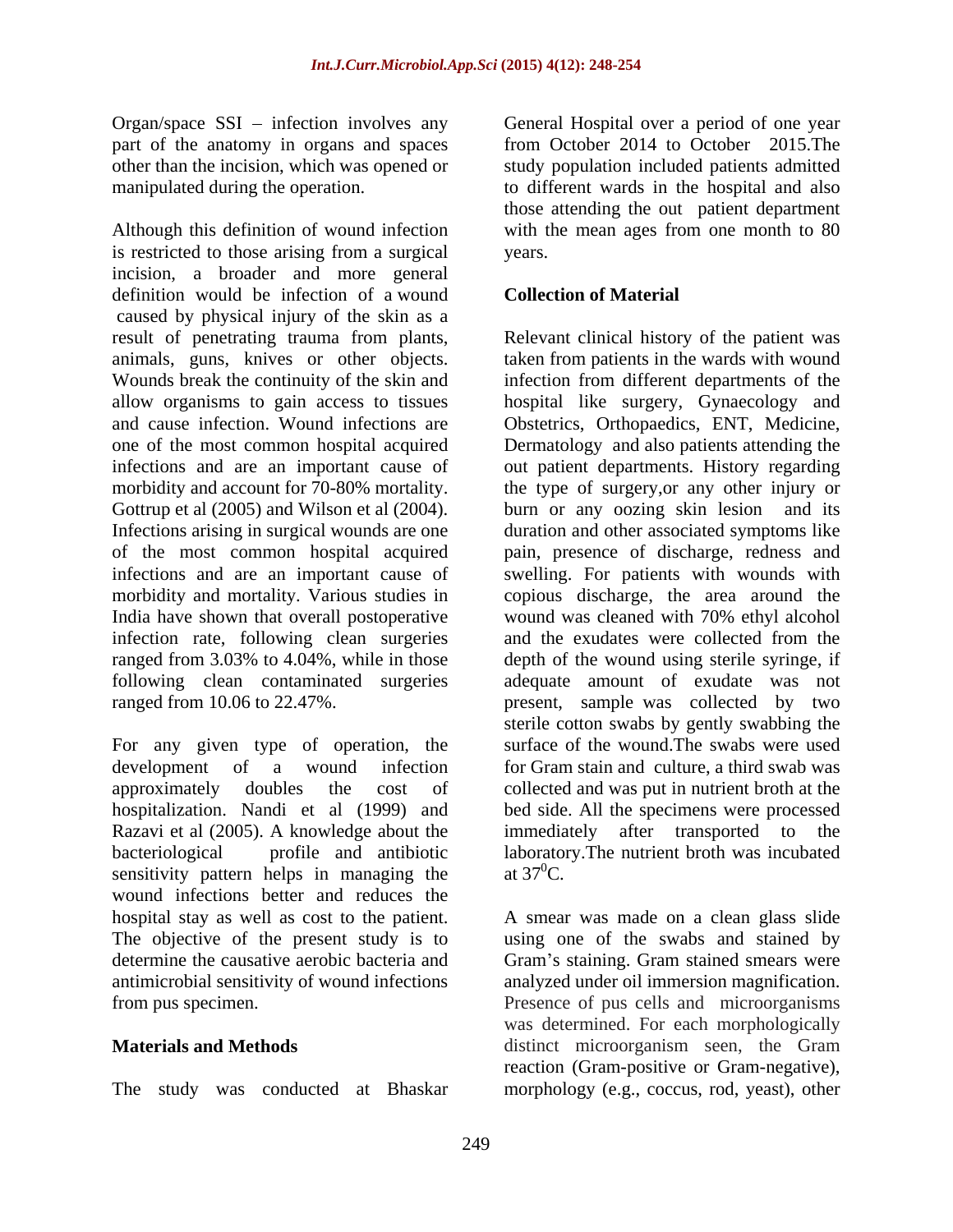distinguishing features (e.g., formation of

The other swab was inoculated on nutrient stain but only 68 (51.1%) samples were agar, 5% blood agar and MacConkey agar by rolling the swab over the agar and streaking from primary inoculums using a Table 1. sterile bacteriological loop. These plates were incubated aerobically at 37<sup>o</sup>C for 24- Out of the 66 samples that were positive for 48 hours. Primary plates were observed for bacterial growth on aerobic culture, 21 were any visible growth after overnight Staphylococcus aureus, 17 were incubation and if there was no growth after Pseudomonas aeruginosa, 2 were 24 hours, subcultures were done from Pseudomonas fluroscene, 8 were nutrient broth. Primary plates were further incubated for another 24 hours. Plates were 7 were Proteus species, and 2 were observed for growth. The isolates were Coagulase negative Staphylococci (CONS). identified following standard identification Two samples showed mixed infection with procedures like colony morphology, Gram Klebsiella species and Pseudomonas stained smear from the colony, motility and aeruginosa. Staphylococcus aureus was the biochemical tests.Antimicrobial most frequently isolated organism (30.88% ) susceptibility testing of the bacterial isolates followed by Pseudomonas aeruginosa (25.02 was done by Kirby Bauer disc diffusion %). Table 2. method. The strengths of antibiotic discs used  $(in \mu)$  are as follows: Ampicillin Antimicrobial susceptibility testing of the 25mcg, Amikacin 10 mcg, Gentamicin bacterial isolates was done by Kirby Bauer 30mcg, Cotrimoxazole 25mcg, Levofloxacin disc diffusion method. Among the Gram 5mcg, Ofloxacin 2mcg, Ciprofloxacin 1mcg, positive cocci, Staphylococcus aureus and<br>Ceftriaxone 10mcg, Cefoperazone 75mcg, CONS were mostly sensitive to Amikacin<br>Cefuroxime 30mcg, Azithromycin 30mcg, Table.3.<br>Clarithromyci

A total of 133 pus samples were received for processing to the Microbiology department. Out of them 57% of the samples were 43 % of the samples were obtained from non-surgical wounds. The age of the patients varied from 1 month (umbilical stump infection ) to 80 yrs. Females were slightly

Out of the 133 pus samples 66 samples

chains or clusters) were determined. 133 pus samples 112 (84.21%) were positive showed two bacteria on culture.Out of the for microorganisms and pus cells by Gram positive by aerobic culture. 21 samples were negative for microorganisms by Gram stain. Table 1.

> Staphylococcus aureus, 17 were Pseudomonas aeruginosa, 2 were Pseudomonas fluroscene, 8 were *Escherichia coli*, 11 were Klebsiella species, 7 were Proteus species, and 2 were Klebsiella species and Pseudomonas %).Table 2.

positive cocci, Staphylococcus aureus and CONS were mostly sensitive to Amikacin (90.4%) followed by Levofloxaccin(76.1%). Table.3.

**Results and Discussion Pseudomonas species were mostly sensitive** obtained from surgical wound infections and Amikacin. Table 6.Klebsiella species were Among the Gram negative isolates to Amikacin (82.4%) followed by Ofloxacin (76.4%) Table 4.*Escherichia coli* isolates were 100% sensitive to Amikacin. Table5. Proteus species were also 100% sensitive to sensitive to both Amikacin and Gentamicin (90.9%).Table 7. Almost all the isolates were mostly sensitive to Amikacin.

63(51.1%) more than the males 60(48.9). The presence and profile of microorganisms (59.6%) were culture positive, two samples quality, the level of tissue perfusion, and thein any wound will be influenced by factors such as wound type, depth, location, and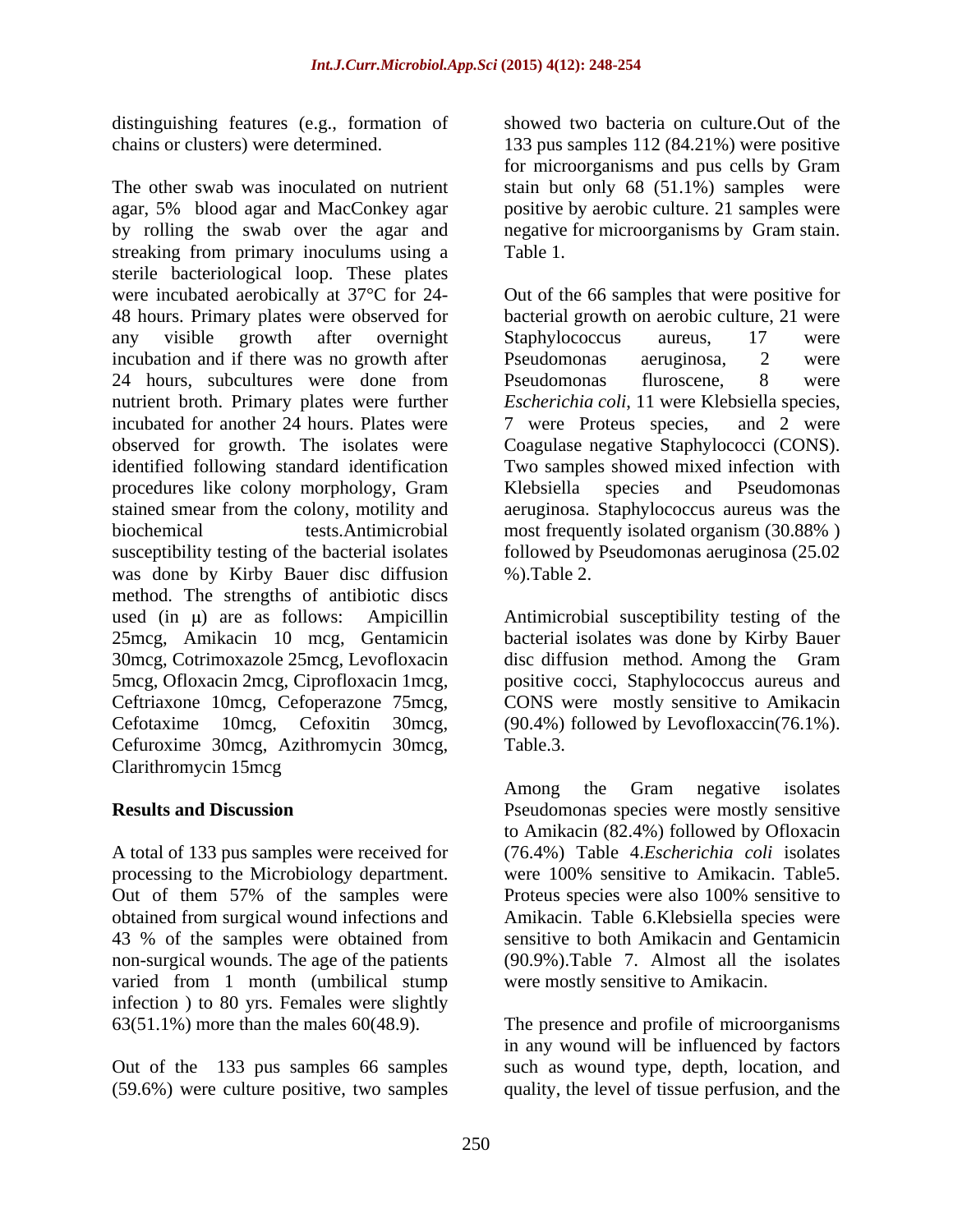antimicrobial efficacy of the host immune growth in culture was poor. Where as in our response. A total of 133 pus samples from study though the organisms were seen in infected wounds received from different gram stain (84.21%) culture was positive in departments of the hospital were processed only (49.62%) the reason could be that the to know the bacteriological profile for aerobic bacteria. Out of them 57% of the culture was not not done in our study, hence samples were obtained from surgical wound infections and 43 % of the samples were obtained from non-surgical wounds. This is similar to the study done by Aizza Zafar et al (2008) were in the incidence of surgical soft tissue infection (43%). The most frequently isolated organism

Out of the 133 pus samples 112 (84.21%) samples were positive by aerobic culture. aureus 45 (41.28%) followed by culture had no organisms seen on the Gram stain. This situation mainly occurred when

organisms were anaerobes and anaerobic they could not be isolated on culture.

wound infection (57%) followed by acute (Polymicrobial). Staphylococcus aureus was were positive for microorganisms and pus study done by Aizza Zafar et al( 2008) were cells by Gram stain but only 66 (51.1%) most frequently isolated organism was S. 21 samples were negative for Pseudomonas species 20 (18.35%). microorganisms by Gram stain. This differs However our study differs from the study of from the study done by Kaftandzieva et Ramesh et al (2013) were most common al.(2012) where in their study Gram stain organism isolated was *E. coli* (20.8%), compared to culture showed lower followed by *S. aureus* (16.1%). This could sensitivity(38%), but fair specificity (90%), be because in their study the sample was pus and a positive predictive value (82.8%). from postoperative wound infections only Although the organisms seen on Gram stain but we also included pus from infections of were commonly isolated in culture, many skin and soft tissues other than post specimens yielding a potential pathogen in operative wounds. Almost all the isolates Out of the 133 pus samples, 66 samples (59.6%) were culture positive, two samples showed two bacteria on culture the most frequently isolated organism (30.88%) followed by Pseudomonas aeruginosa (25.02 %).This is similar to the aureus 45 (41.28%) followed by Pseudomonas species 20 (18.35%). were mostly sensitive to Amikacin.

| Direct Microscopy                         | Microscopy positive | <b>Culture Positive</b> |
|-------------------------------------------|---------------------|-------------------------|
| $\vert$ Pus cells + Gram positive cocci   |                     |                         |
| $\vert$ Pus cells + Gram negative bacilli |                     |                         |
| Puss cells + Gram positive cocci          |                     |                         |
| and bacilli                               |                     |                         |
| Pus cells + no organisms                  |                     |                         |
| <b>Total</b>                              |                     |                         |

**Table.1** Direct Microscopy and Culture Positivity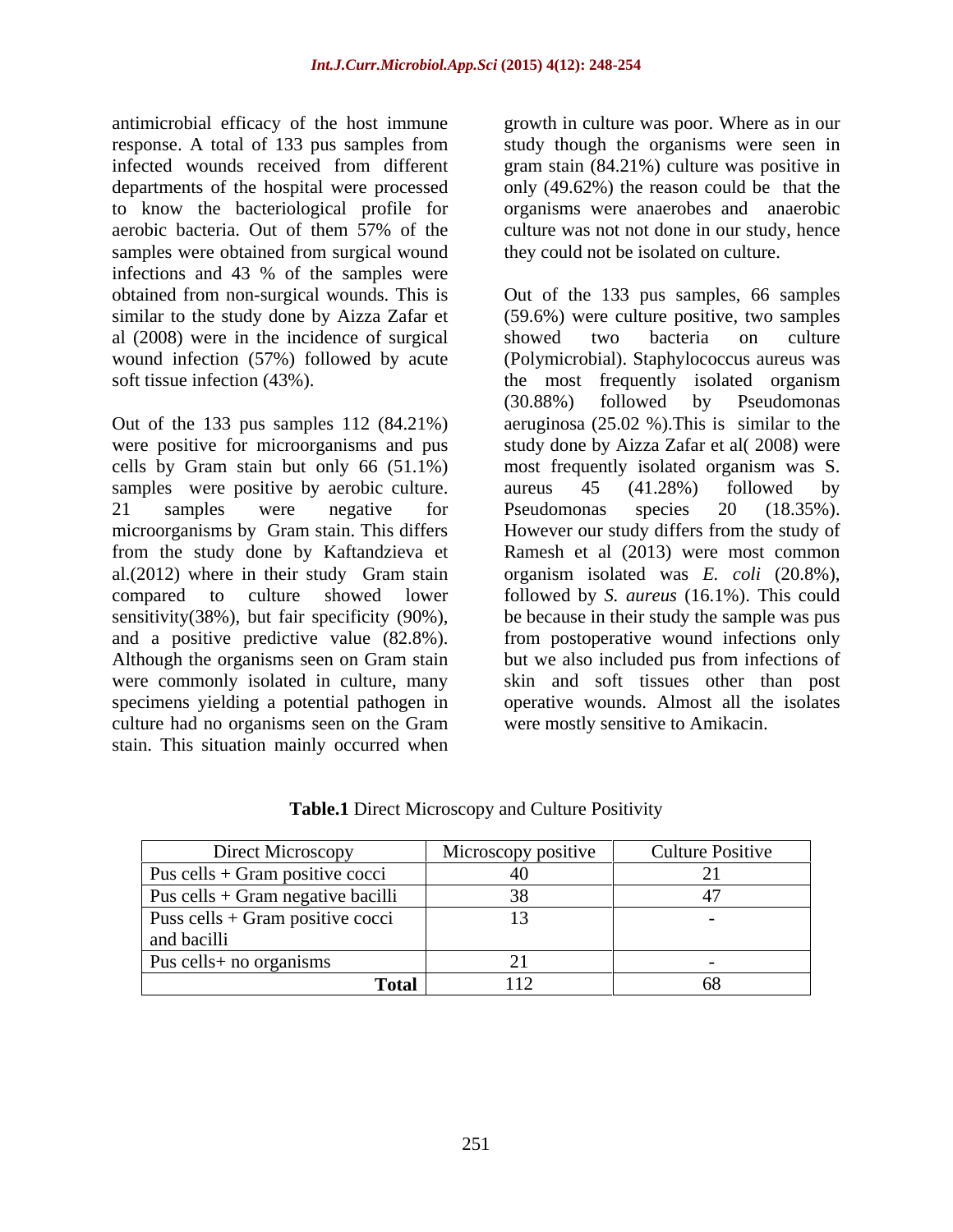### *Int.J.Curr.Microbiol.App.Sci* **(2015) 4(12): 248-254**

| Pathogen                                      | Frequency | Percentage |
|-----------------------------------------------|-----------|------------|
| Staphylococcus aureus                         |           | 30.88      |
| Pseudomonas aeruginosa                        |           | 25.02      |
| Pseudomonas fluroscens                        |           | 2.94       |
| Escherichia coli                              |           | 11.76      |
| Klebsiella species                            |           | 16.17      |
| Proteus species                               |           | 10.29      |
| Coagulase negative Staphylococci              |           | 2.94       |
| Klebsiella species + Psedomonas aeruginosa -2 |           |            |
| Total                                         |           | 100        |

**Table.2** Frequency of Different Pathogens Isolated from Wound Infections

**Table.3** Antibiogram of Isolated Bacteria : Staphylocccus Aureus ( n=21)

| Antimicrobial agent             | Disc concentration in |              | Number of isolates % |
|---------------------------------|-----------------------|--------------|----------------------|
|                                 | mcg                   | Susceptible  | Resistant            |
| Staphylocecus aureus ( $n=21$ ) |                       |              |                      |
| Ampicillin                      | $25 \text{mcg}$       | $7(33.3\%)$  | 14(66.7%)            |
| Amikacin                        | $10 \text{ mcg}$      | $19(90.4\%)$ | $2(9.6\%)$           |
| Ciprofloxacin                   | $1 \text{mcg}$        | $11(52.3\%)$ | 10(47.7%)            |
| Levofloxacin                    | 5 <sub>mcg</sub>      | $16(76.1\%)$ | $5(23.9\%)$          |
| Ofloxacin                       | 2mcg                  | 10(47.6%)    | $11(52.4\%)$         |
| Azithromycin                    | $30 \text{ mcg}$      | 11(52.3%)    | 10(47.7%)            |
| Clarithromycin                  | $15 \text{mcg}$       | $11(52.3\%)$ | 10(47.7%)            |
| Cefoxitin                       | $30$ mcg              | 11(52.3%)    | 10(47.7%)            |
|                                 |                       |              |                      |

**Table.4** Antibiogram of Isolated Bacteria : Pseudomonas Aeruginosa ( n=17)

| Antimicrobial agent               | Disc concentration |              | Number of isolates % |
|-----------------------------------|--------------------|--------------|----------------------|
|                                   | in mcg             | Susceptible  | Resistant            |
| Pseudomonas aeruginosa ( $n=17$ ) |                    |              |                      |
| Cefotaxime                        | 10 <sub>mcg</sub>  | 8(47%)       | 9(53%)               |
| Cefoperazone                      | lmeg               | 7(41.2)      | 10(58.8)             |
| Ceftriaxone                       | 10 <sub>mcg</sub>  | 3(17.6%)     | $14(82.4\%)$         |
| Ciprofloxacin                     | $1 \text{mcg}$     | 11(64.7%)    | 6(35.3%)             |
| Levofloxacin                      | 5mcg               | $12(70.5\%)$ | 5(29.5%)             |
| Ofloxacin                         | 2 <sub>mcg</sub>   | $13(76.4\%)$ | 4(23.6%)             |
| Gentamicin                        | 30mcg              | $12(70.5\%)$ | 5(29.5%)             |
| Amikacin                          | 10 <sub>mcg</sub>  | $14(82.4\%)$ | 3(17.6%)             |
| Cotimoxazole                      | $25$ mcg           | $5(29.5\%)$  | $12(70.5\%)$         |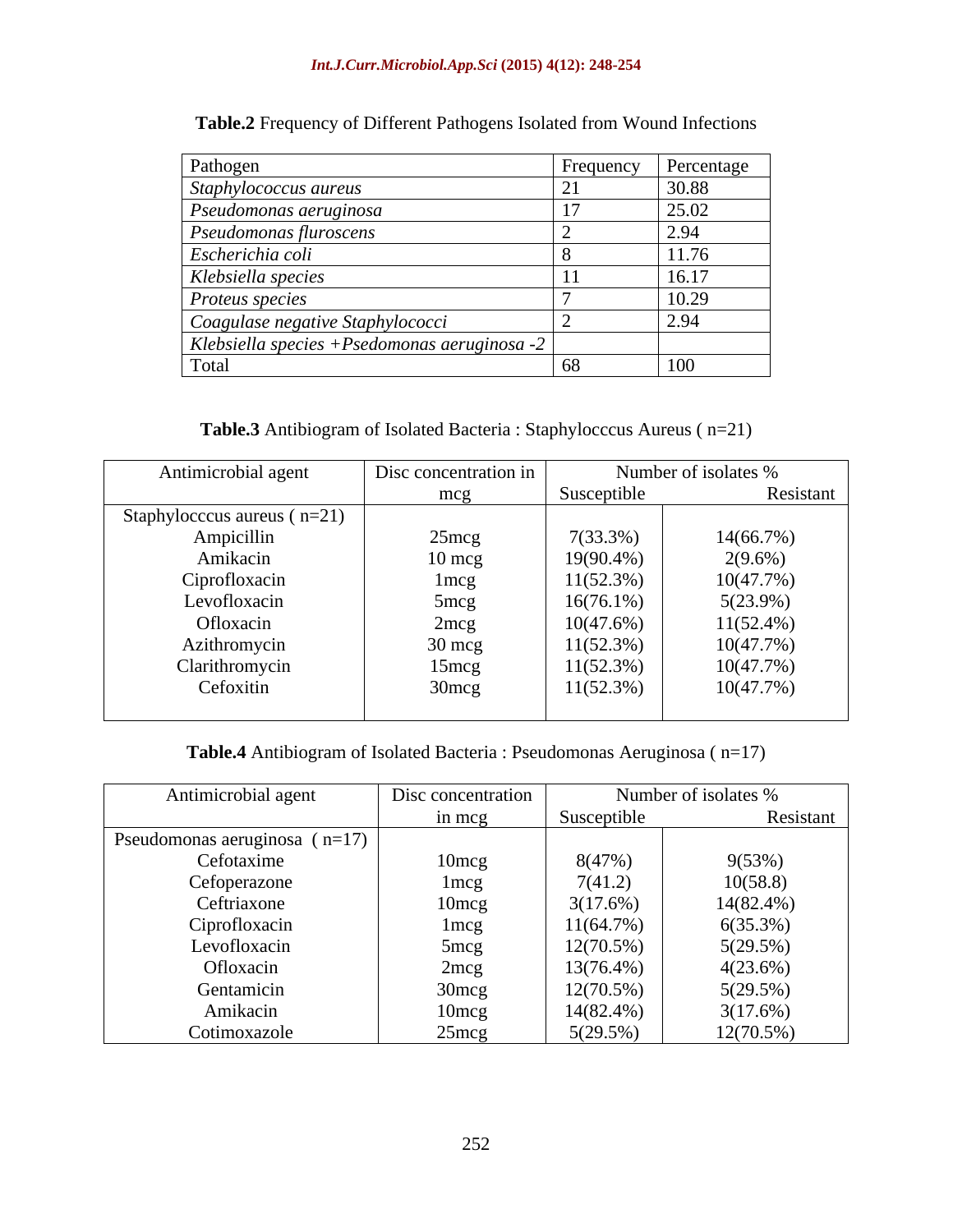| Antimicrobial agent           | Disc concentration |             | Number of isolates % |
|-------------------------------|--------------------|-------------|----------------------|
|                               | in mcg             | Susceptible | Resistant            |
| <i>Escherichia coli</i> (n=8) |                    |             |                      |
| Cefotaxime                    | 10 <sub>mcg</sub>  |             | $8(100\%)$           |
| Cefoperazone                  | 1 <sub>mcg</sub>   |             | $8(100\%)$           |
| Ceftriaxone                   | 10 <sub>mcg</sub>  |             | $8(100\%)$           |
| Ciprofloxacin                 | 1 mcg              | $1(12.5\%)$ | 7(87.5%)             |
| Levofloxacin                  | $5 \text{mcg}$     | $1(12.5\%)$ | 7(87.5%)             |
| Ofloxacin                     | 2mcg               | 2(25%)      | 6(75%)               |
| Gentamicin                    | $30 \text{mcg}$    | $4(50\%)$   | $4(50\%)$            |
| Amikacin                      | 10 <sub>mcg</sub>  | $8(100\%)$  |                      |
| Cotimoxazole                  | $25$ mcg           |             | $8(100\%)$           |

# **Table.5** Antibiogram of Isolated Bacteria : *Escherichia coli* ( n=8)

**Table.6** Antibiogram of Isolated Bacteria : Proteus Species ( n=7)

| Antimicrobial agent     | Disc concentration |             | Number of isolates % |
|-------------------------|--------------------|-------------|----------------------|
|                         | in mcg             | Susceptible | Resistant            |
| Proteus Species $(n=7)$ |                    |             |                      |
| Cefotaxime              | 10mcg              | $2(28.6\%)$ | $5(71.4\%)$          |
| Cefoperazone            | 1 m cg             | $3(42.9\%)$ | $4(57.1\%)$          |
| Ceftriaxone             | $10 \text{mcg}$    | 2(28.6%)    | $5(71.4\%)$          |
| Ciprofloxacin           | lmcg               | $5(71.4\%)$ | 2(28.6%)             |
| Levofloxacin            | $5 \text{mcg}$     | $5(71.4\%)$ | $2(28.6\%)$          |
| Ofloxacin               | 2mcg               | $1(14.3\%)$ | 6(85.7%)             |
| Gentamicin              | $30 \text{mcg}$    | 2(28.6%)    | $5(71.4\%)$          |
| Amikacin                | $10$ mcg           | $7(100\%)$  |                      |
| Cotimoxazole            | 25mcg              |             | $7(100\%)$           |

**Table.7** Antibiogram of Isolated Bacteria : Klebsiella Species ( n=11)

| Antimicrobial agent                   | Disc concentration |              | Number of isolates % |
|---------------------------------------|--------------------|--------------|----------------------|
|                                       | in mcg             | Susceptible  | Resistant            |
| Klebsiella species Species ( $n=11$ ) |                    |              |                      |
| Cefotaxime                            | 10mcg              | 3(27.2%)     | 8(72.7%)             |
| Cefoperazone                          | 1 mcg              | $2(18.1\%)$  | $9(81.8\%)$          |
| Ceftriaxone                           | 10 <sub>mcg</sub>  | 3(27.2%)     | 8(72.7%)             |
| Ciprofloxacin                         | lmcg               | $5(45.4\%)$  | 6(54.5%)             |
| Levofloxacin                          | 5 <sub>mcg</sub>   | 6(54.5%)     | $5(45.4\%)$          |
| Ofloxacin                             | 2mcg               | 4(36.3%)     | $7(63.6\%)$          |
| Gentamicin                            | 30 <sub>mcg</sub>  | $10(90.9\%)$ | $1(9.1\%)$           |
| Amikacir                              | $10$ mcg           | $10(90.9\%)$ | $1(9.1\%)$           |
| Cotimoxazole                          | $25 \text{mcg}$    | $5(45.4\%)$  | $6(54.5\%)$          |